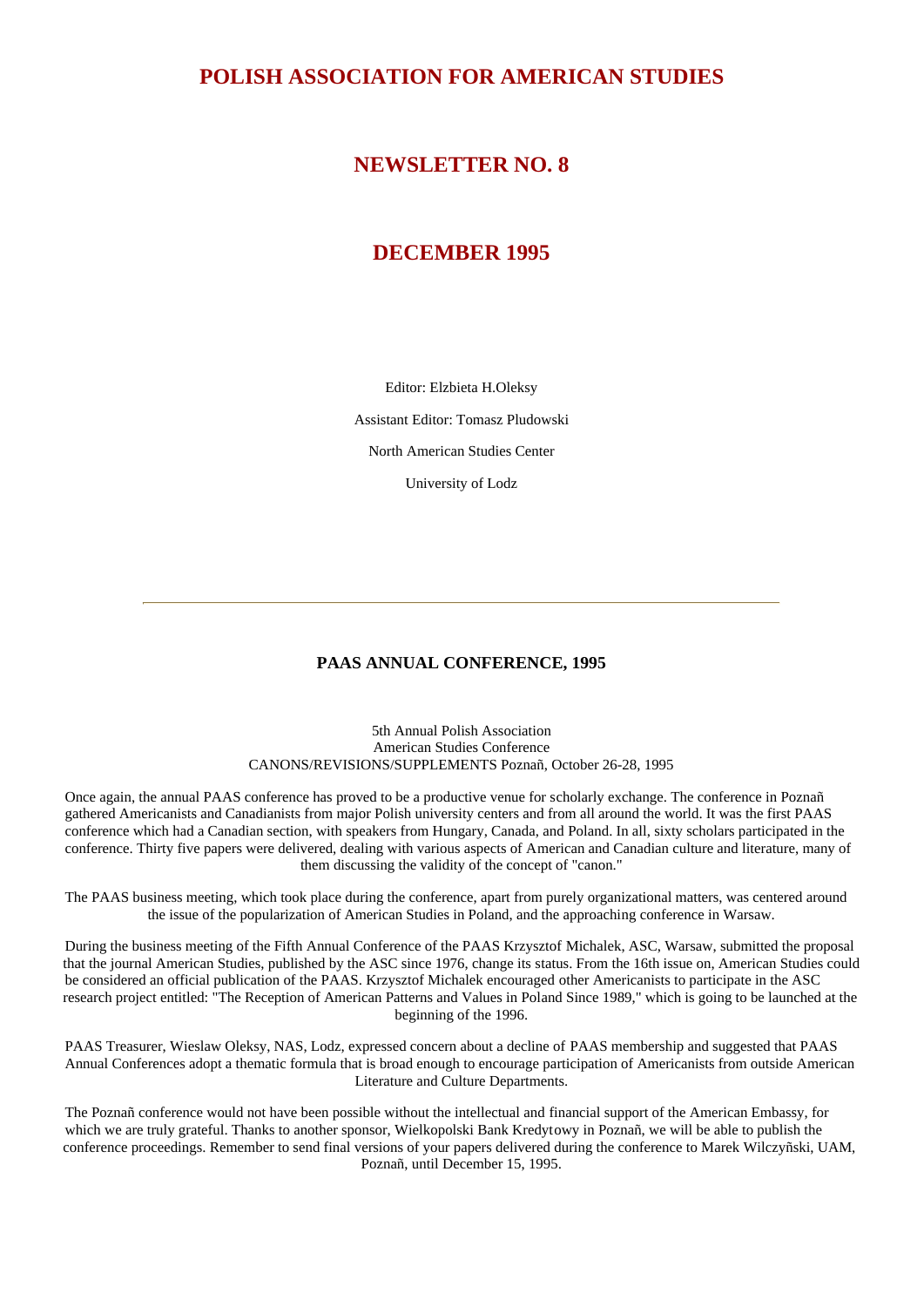### **EVENTS AND ACTIVITIES**

Agnieszka Borkowska, NAS, Lodz, participated in a summer school "Gender - Body, Subject, Other" in Odense, Denmark, in August 1995. Two-week long lectures and workshops focused on women's studies.

As a recipient of a Fulbright scholarship, Jerzy Durczak, ESI, UMCS, Lublin is currently teaching at Michigan State University.

In May, Clifford Hallam AL&CD, Lodz, went to the British and American Studies Conference in Minsk to deliver two papers: "From Pearl Harbor to Hiroshima: the Bitter Taste of Victory" and "Identity and Death in the New York Setting: Bartleby the Scrivener."

In September 1995, Jerzy Kutnik and Pawel Frelik, ESI, UMCS, Lublin, took part in a week-long international seminar in Olomouc, Czech Republic, devoted to the 1960's in America and organized by UCLA and the local Palatsky University. At the seminar Jerzy Kutnik conducted a workshop "The Avant-garde and 'Counter' Culture in the 60's."

Jadwiga Maszewska, AL&CD, Lodz, went to two meetings organized during the vacation break: on August 9-13, in Oslo, she attended the conference of the Nordic Association of American Studies and on September 7-10, she participated in the Southern Studies Forum in Cambridge, UK. In Oslo, she delivered a paper "Ecofeminism in Marilynne Robinson's Housekeeping." Her Cambridge paper was on "Racism and Slavery in William Makepeace Thackery's Novel The Virginians."

Zbigniew Maszewski, AL&CD, Lodz, participated in the conference on Southern Literature in Honor of Cleanth Brooks at Yale University in May.

Kszysztof Michalek, Piotr Skurowski and Bohdan Szklarski represented the ASC, Warsaw, at the PAAS Conference. Bohdan Szklarski presented a paper on "American Nationalism in the Age of Multiculturalism."

On October 11, Elzbieta H.Oleksy, NAS, Lodz took part in the Worldnet program "Women in Mass Media." The Worldnet was broadcast from the studio in Washington.

In September 1995, Elzbieta H.Oleksy took part in a conference organized by the Southern Studies Forum in Cambridge on the subject of the Configuration of Race in the South and read a paper: "Cross-racial Bonding in Contemporary Southern Fiction and Film" at the Southern Studies Forum, University of Cambridge.

Elzbieta H.Oleksy, Wieslaw Oleksy, John Koritansky, and Tomasz Pludowski represented NAS, Lodz, at the PAAS Conference in Poznañ. E. H. Oleksy read a paper: "Cross-canon, Cross-discipline, Cross-race: Passion Fish and Can't Quit You, Baby and W.Oleksy read a paper: "American Studies Canon. Problems and Prospects."

During a two week stay in the United States Wieslaw Oleksy, NAS, Lodz, read a paper "American Studies in Post-comunist Poland" at the American Studies Association Conference, University of Pittsburgh, November 8-12, 1995. The paper was presented at the workshop In Search for America -- Perspectives from Central Europe. The workshop was coorganized by Emory Elliott, Perry Frank, and Wieslaw Oleksy. After the conference W.Oleksy gave a lecture on "Political Situation in Poland Before the Presidential Run off" at the University Center for International Studies, University of Pittsburgh, and then visited the campus of William Paterson College, New Jersey, where he gave a lecture on "Minorities in Poland" for the faculty and students at the Department of Sociology.

Wieslaw Oleksy, NAS's staff, and Ph.D. students organized an American Studies Salzburg Seminar (NAS, September 17-23, 1995) which was conducted by eminent American Studies scholars. The Seminar was the first in what is expected to be an on-going series throughout Central Europe designed to help faculty and students interested in American Studies to initiate, develop, and enhance programs and courses in the various disciplines which constitute the field broadly defined. For this first Institute, the following consultant team from the International American Studies and Language Faculty, Center for the Study of American Culture and Language, Salzburg Seminar, was in residence at NAS, Lodz:

> Emory Elliott, Professor of English, University of California, Riverside -- Team Leader, Liz Cohen, Professor of History, New York University;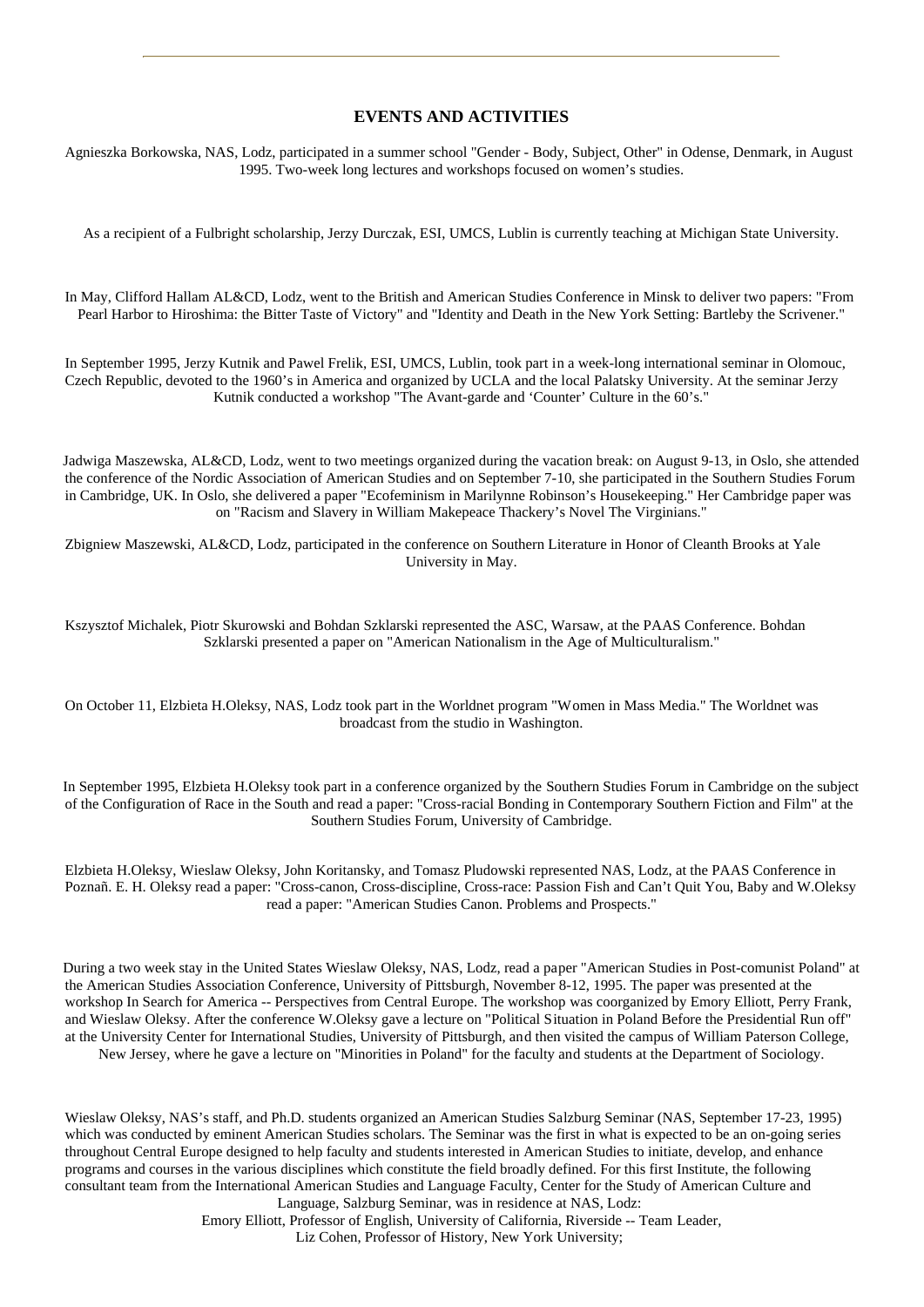Winfried Fluck, Director, J.F.Kennedy Institute of American Studies, Berlin; Leo Marx, Professor of Literature and American Studies, Massachusetts Institute of Technology; Vincent Parrillo, Professor of Sociology, William Paterson College.

Americanists from all Polish universities were invited to participate in a day long workshop featuring the following presentations each of which was followed by discussion:

Leo Marx: "The American Studies Movement"

Liz Cohen: "Unity and Fragmentation: The Implications of the New History for the Future of American Studies"

Vincent Parrillo: "Ethnic Diversity in the United States"

Winfried Fluck: "Encounters of the Third Kind: American Culture Seen from Abroad"

Emory Elliott: "Where Have All the Disciplines Gone?"

Ph.D. candidates in American Studies had an opportunity to consult with The Seminar faculty.

A workshop for mass media professionals, organized by Elzbieta H. Oleksy and NAS, was held at the University of Lodz, November 3-4, 1996. The workshop, entitled "Mass Media in Civil Society" was sponsored by the United Nations Development Programme and was run by Karen Ross, Cheltenham & Gloucester, UK, Kathryn Ross, Brigham Young University, USA, and Elzbieta H. Oleksy, NAS, Lodz. The objective of the workshop was to raise awareness about gender issues in journalism and to sensitize participants to the way in which women and men are the subject of different reporting strategies and journalistic routines. About 40 journalists from the leading Polish magazines, TV and radio stations took part in the workshop. Special addresses were delivered by Jolanta Banach - Government's Plenipotentiary for Family and Women

Linda Jewell -Press Attaché of the American Embassy Matthew Kahane - the Resident Representative of the UN in Poland Susan Maingay - Deputy Director of the British Council Marek Markiewicz Marek Nowicki - the Helsinki Foundation Iwona Sledziñska-Katarasiñska - member of the Polish Parliament.

Joanna Rydzewska, NAS, Lodz, visited the Women's Studies Department at the Roehampton Institute in London, November 5-12. The objective of the visit was to look at the administrative side of the university structure.

In August, Agnieszka Salska, AL&CD, Lodz, attended the conference of the Emily Dickinson International Society in Innsbruck entitled "Emily Dickinson Abroad" and delivered a paper "Emily Dickinson in Polish: Recent Translations."

In October, Agnieszka Salska participated in the "Literature and Communication: From the Letter to Autobiographical Novel" Conference in Lublin at the Maria Curie-Sklodowska University and presented a paper on Emily Dickinson's letters called "Between Correspondence and Poetry."

Piotr Skurowski, ASC, Warsaw, visited the University of Mainz, Germany, where on November 10 he presented a paper on "American Perception of Europe in Progressive Era."

Abbreviations:

AL&CD - American Literature and Culture Department, University of Lodz, ASC - American Studies Center, Warsaw, ESI, UMCS - English Studies Institute, University of Maria Curie-Sklodowska, Lublin, NAS - North American Studies Center, Lodz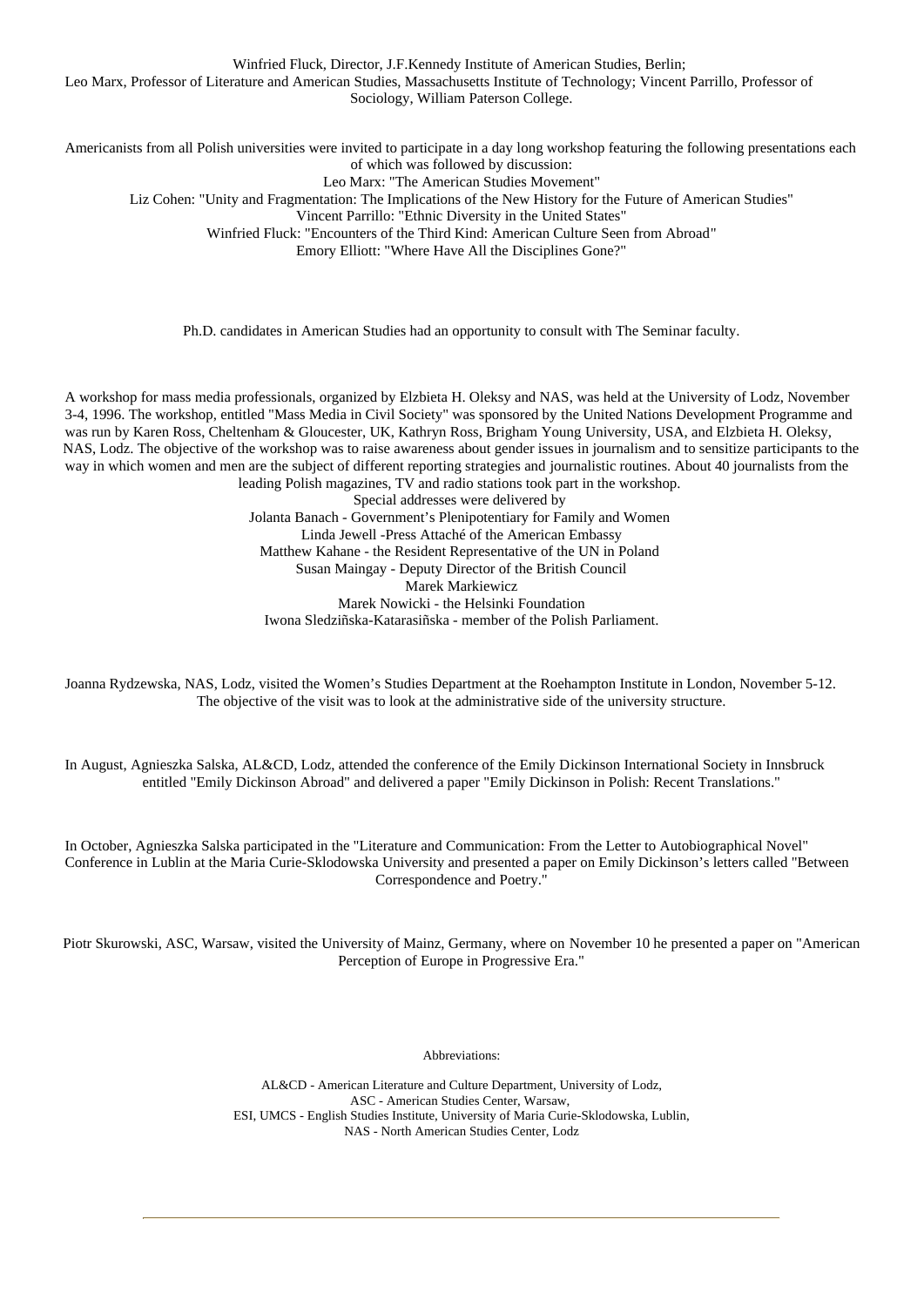## **THE POLISH-U.S. FULBRIGHT COMMISSION**

The Polish - U.S. Fulbright Commission and its binational Board of Directors nominated three young scholars from Warsaw University for the 1996-1997 Fulbright grants in American Studies:

Ewa Luczak (American Literature), Malgorzata Durska (American business culture), Joanna Jastrzebska-Szklarska (Sociology).

The Commission submitted to USIA a proposal for a program to host in Poland a Distinguished American Fulbright Fellow in 1996 within the framework of FULBRIGHT 50TH ANNIVERSARY DISTINGUISHED AMERICAN FELLOW PROGRAM. The Commission is pleased to inform you that the proposal has been approved and that an official invitation has already been sent to

David Halberstam, Pulitzer Prize winner, to participate in the program.

## **THE POLISH FULBRIGHT ALUMNI ASSOCIATION**

PFAA held its second General meeting at the Marriott Hotel in Warsaw on December 8, 1995. Wojciech Katner, a professor of law at the University of Lodz was elected president of PFAA for the second term. Elzbieta H. Oleksy was elected the first Vice-President, Adam Barcz, the second Vice-President.

The special speakers of the meeting were U.S. Ambassador Nicholas A. Rey, Deputy Speaker of the Polish Parliament Wlodzimierz Cimoszewicz, and Director of the Polish-U.S. Fulbright Commission Andrzej Dakowski. It is anticipated that cooperation between the Polish Fulbright Alumni Association and Polish Association for American Studies will be set up in the future.

## **GUEST LECTURERS**

Raymond Federman, an American writer, visited the Department of English at Maria Curie-Sklodowska University in May, where he gave a series of lectures to students and faculty, and conducted M.A. 1 seminar devoted to his writing.

On June 4, 1995, Philip Meeks, Creighton University, USA gave a lecture on "American Perception of Central Europe and the Future of the European Union" at NAS, Lodz.

On October 3, 1995, Peter V.Croft, President of the Waterguard Cable Products, Inc., a company from Texas (USA) visited the ASC, Warsaw and discussed the potential forms of cooperation between his company and the Center.

On October 5, 1995, Richard Quandt from the Mellon Foundation visited the ASC. He was informed about progress in the computerization of the ASC's Library which has been recently supported by the \$36.000 grant from the Foundation.

**NEW COURSES**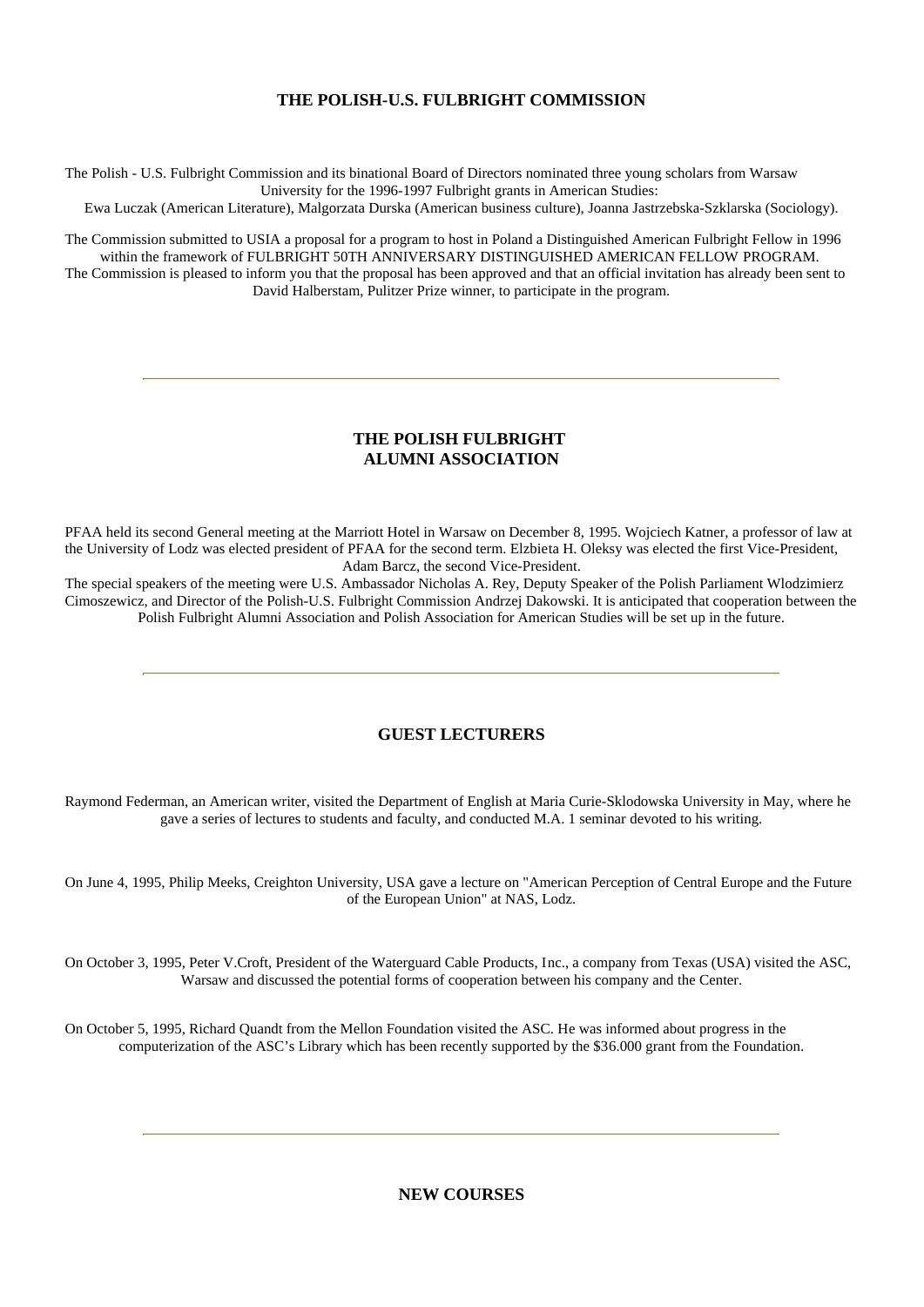#### **Donna Groot**

teaches a new proseminar for the 3rd year students on American Social History of the Post-Reconstruction period. This course covers the ideological influences, religious movements, ethnicity and social programs from the late 19th century to the present.

#### **Adam Janiszewski**

has taught M.A. seminar "Contemporary American Drama" and a proseminar for the 3rd-year students "American Drama 1930-80."

#### **Jadwiga Maszewska**

teaches a proseminar on ethnic American women writers. The aim of this course is to present to the students the currently writing non-white women authors: Toni Morrison and Alice Walker, Leslie Marmon Silko and Louise Erdrich, Maxine Hong Kingston and Amy Tan, and to trace the process as result of which fiction traditionally regarded as marginal becomes part of the mainstream literary tradition.

#### **Jerzy Kutnik**

has taught a monograph lecture "The 20th century American Painting" as well as a specialized seminar "American Society and Culture in the 60's."

#### **Jerzy Kutnik** and **Pawel Frelik**

organize weekly department film screenings devoted to modern America and American science-fiction cinema respectively. The screenings are usually accompanied by a discussion.

**Zbigniew Mazur** has taught an M.A. seminar "American Popular Culture."

The Extramural M.A. Program in International Economic and Political Relations -- American Specialization (EMA-AM) which was launched at NAS, Lodz in October, 1995 (46 students were admitted into the program) offers the following new courses:

> 1. M.A. Seminar: "American Marketing" - E.Guzek 2. M.A. Seminar: "Canadian Welfare System" - J.Krzyszkowski 3. American Film - E.Oleksy 4. American Government - J.Koritansky 5. Public Administration in the USA - J.Koritansky 6. American Public Policy - J.Koritansky 7. American Firms in Poland - J.Koritansky, W.Oleksy

Next semester the University of Poznañ is starting the Canadian Program which is going to consist of two proseminars.

The decision to launch the summer school at the University of Warsaw was taken at the beginning of this year. With 95 participants the courses were held from June 26-31 and July 31-August 4. The great interest shown on the part of the students and the first experiences of the 1995 summer school affected the decision on the expansion of the ACS's activities. In the nearest future the International Summer School in American Studies will be organized. This year the summer school offered nine courses, which are as follows:

> 1. The Time of Untouchables and the "Stars": The Social History of the 1920's - Krzysztof Michalek 2. History of the Arts after 1945 - Joseph Polit 3. Across America - Landscape and Regions - Geography of the USA - Bohdan Szklarski 4. Crossfire - Debating Current Controversies in American Politics - Bohdan Szklarski 5. Crime in American Society - Joanna Jastrzebska-Szklarska 6. Life in a Big City - Joanna Jastrzebska-Szklarska 7. American and Global Capital Markets - Joe Mann 8. US Business Law - William Carr III 9. Jimmy Carter's Presidency - Marek Jannasz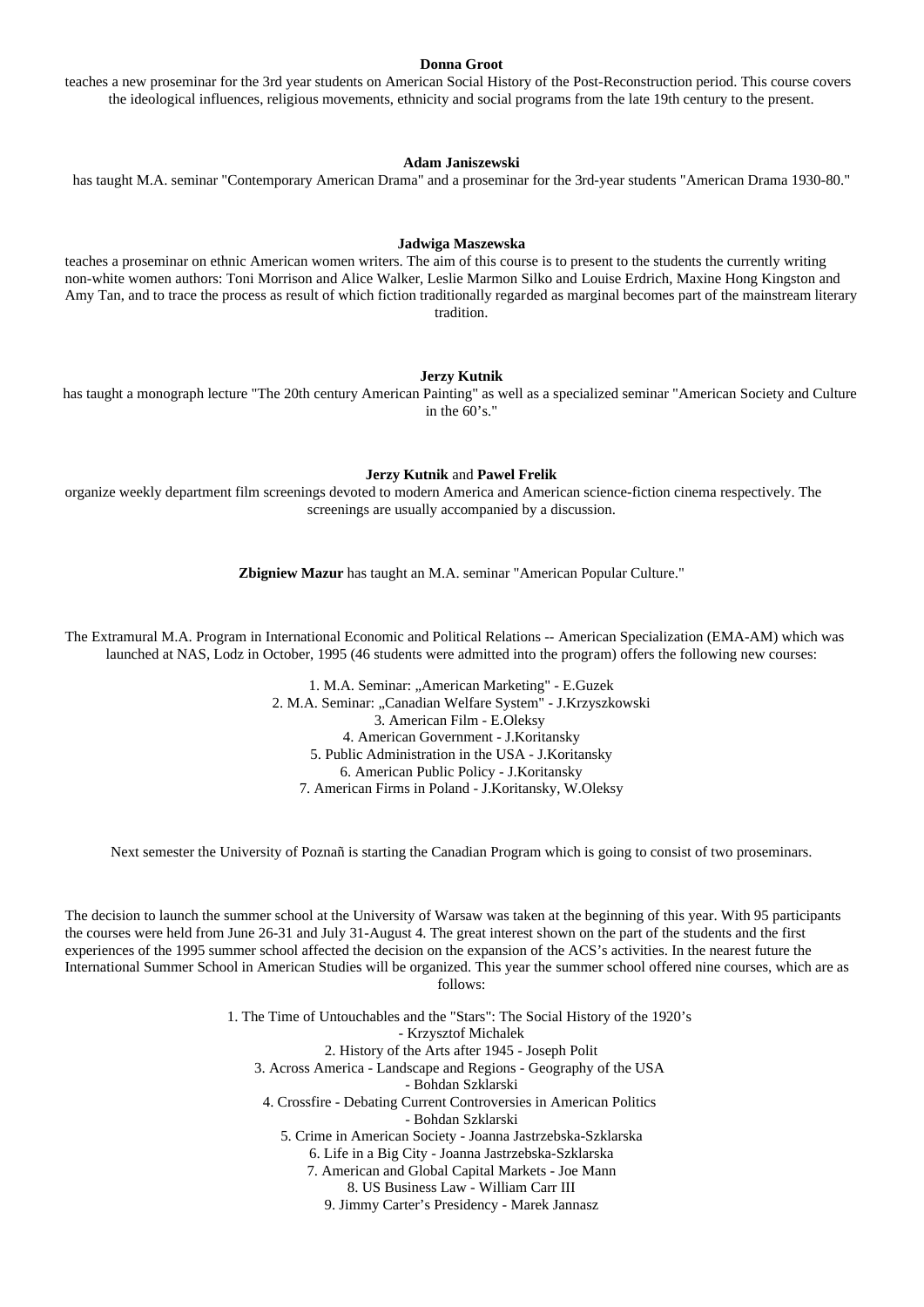

**Monika Adamczyk-Garbowska**, *Polska Isaaca Bashevisa Singera - rozstanie i powrót*, Lublin: Maria Curie-Sklodowska University Press, 1995.

**Monika Adamczyk-Garbowska**, "The Reception of I.B.Singer's Fiction in Poland," *Proceedings of the 11th World Congress of Jewish Studies*, Division C, Vol.III, Jerusalem 1994.

**Monika Adamczyk-Garbowska**, "I.B.Singer's Works in English and Yiddish: The Language and the Addressee," *Proceedings of the I.B.Singer Conference*, London, March 1993, Wayne University Press.

**Joanna Durczak**, "The Didactic Impulse In Contemporary American Poetry," *Literatur in Wisseschaft und Unterricht* 28, 1995.

**Adam Janiszewski**, *The Idea of the American Absurd in the American Drama of the 60's*, Lublin: Maria Curie-Sklodowska University Presss, 1995.

**Adam Janiszewski**, "Morality, Absurdity and Democracy in The Brig by Kenneth Brown," *Conference Proceedings*, Pulawy X 1994.

**Krzysztof Jankowiak**, "Polish Nobility and the United States in the first half of the 20th century: The Potockis of Lañcut", in: *Polish-Anglo-Saxon Studies*, vol.5, UAM Poznañ, 1994, pp 41-61

**Marek Jedliñski**, "Allen Ginsberg-Czlowiek z Nortona" in *Lódzki Kalejdoskop Literacki*, Lodz 1994, pp 27-30.

**Jerzy Kutnik, Larry McCaffery**, "'I Follow My Eyes': An Interview with Clarence Major," *African American Review* 28, No.1.

**Zbigniew Mazur**, *Transformation of English Culture in Colonial Virginia*, Lublin: Maria Curie-Sklodowska University Press, 1995.

**Krzysztof Michalek** published in November the postwar history of the United States. The book, entitled *Mocarstwo. Historia Stanów Zjednoczonych Ameryki, 1945-1992*

(A Great Power. History of the United States of America, 1945-1992) is considered to be the second volume of Krzysztof Michalek's best-selling work Na drodze ku potedze. Historia Stanów Zjednoczonych Ameryki, 1861-1945 (The Road to Power. History of the United States of America, 1861-1945) which had two editions in the past two years.

The Journal of American History (vol.82, No.2, September 1995) published **Krzysztof Michalek's** review of Martin Walker's book The Cold War, New York 1994.

**Elzbieta H.Oleksy**, ed., *American Cultures: Assimilation and Multiculturalism*, San Francisco, London: International Scholars Publications, 1995.

**Elzbieta E.Oleksy**, "Eudora Welty's Rondo," in *American Cultures: Assimilation and Multiculturalism*, San Francisco, London: International Scholars Publications, 1995, pp. 75-86.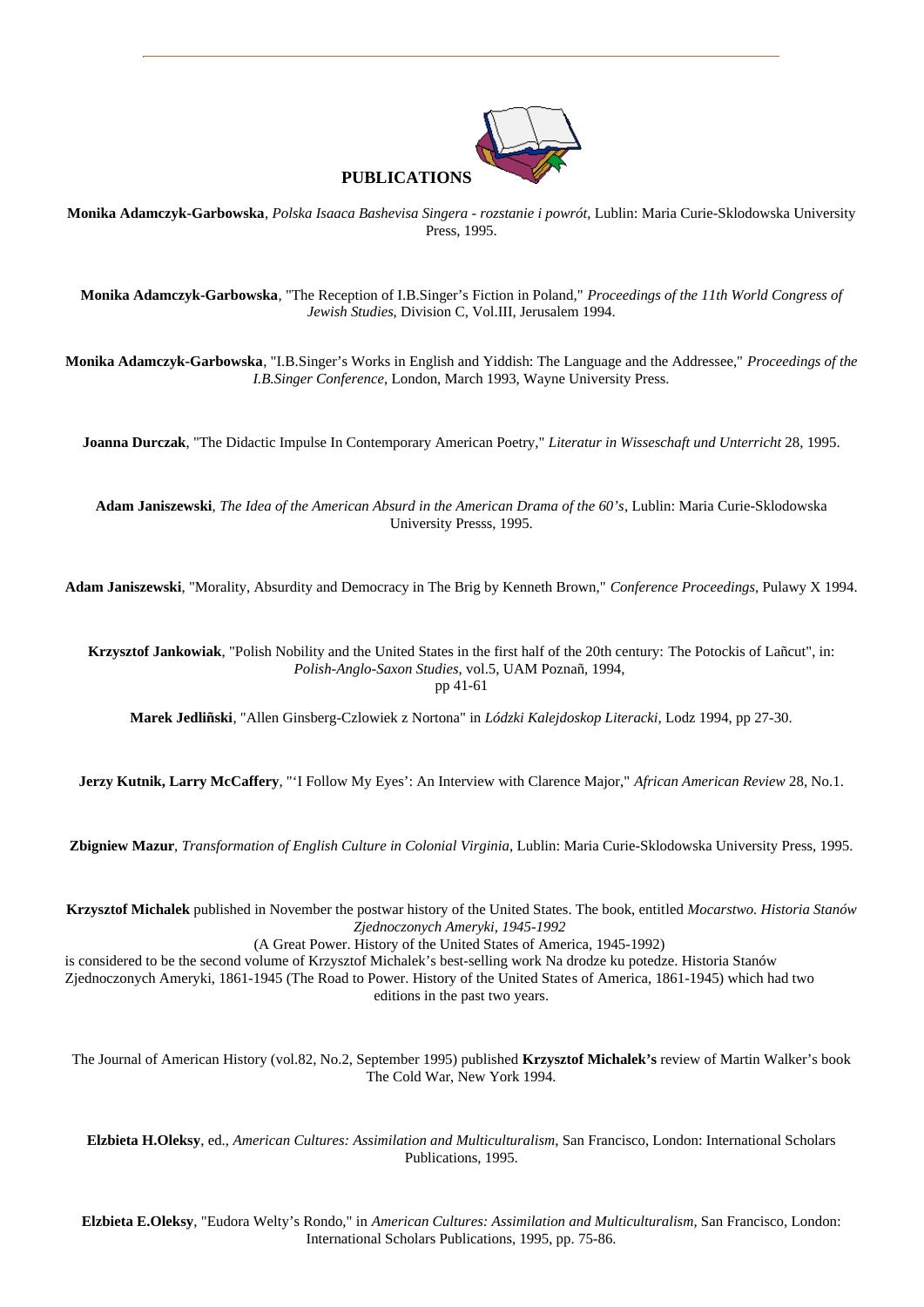### **Elzbieta H.Oleksy** and **Lewis A.Lawson**, eds. *Walker Percy's Feminine Characters*, Troy, New York: The Whitston Publishing Company, 1995.

**Elzbieta H.Oleksy**, "From Silence and Madness to the Exchange that Multiplies: Walker Percy and the Woman Question," in *Walker Percy's Feminine Characters*, Troy, New York: The Whitston Publishing Company, 1995, pp. 122-133.

**Elzbieta H.Oleksy** and **Andrea Bernard**, "Sophie's Choice: The Depiction of Poles in the American Popular Imagination" in *Images of Central Europe in Travelogues and Fiction by North American Writers*, ed. Waldemar Zacharasiewicz, Stauffenburg Verlag, 1995.

**Elzbieta H.Oleksy**,"Det nye Polen: Patriarhatet slor til igen," *Europa*, December, 1995.

**Agnieszka Salska**, "Literature and the Sense of Community: Tim O'Brien's The Things They Carried", *Literature, Politics, and Society in America*. Fifth Annual Fulbright Conference on American Literature and Culture, Poznañ, 1995, pp. 75-81.

**Agnieszka Salska**, "The Functioning of the Journey Motif in Tim O'Brien's Going After Cacciato," *British and American Studies in Toruñ. American Studies. Home Thoughts from Abroad*, Toruñ, 1995, pp. 251-264.

**Agnieszka Salska**, "Struktury Pamieci w Johna Updike'a tetralogii o "Króliku", *Odra* 3, 1995.

**Agnieszka Salska**, "Wielkie miasto romantyczne: Nowy York Walta Whitmana", *Wielkie miasto. Czynniki integrujace i dezintegrujace*, Wydawnictwo UL, Lodz, 1995.

**Jerzy Sobieraj**, "Wolnosc a prawa czlowieka. John Locke na gruncie amerykañskim", *Prawa Czlowieka - Humanistyczne Zeszyty Naukowe* 2, 1995.

**Jerzy Sobieraj**, Wielosc i róznorodnosc propozycji interpretowania tekstów Conrada, *"Informacje Polskiego Klubu Conradowskiego"*, 1995.

**Irmina Wawrzyczek**

co-edited with Michal Rozbicki the first volume and with Bernard Sheehan the second volume of the five-volume full history of the USA as well as contributed "System niewolniczy Ameryki Brytyjskiej" to the first volume.

**Donald Wesling** and **Tadeusz Slawek**, *The Calling of Jonah Literary Voice* , State University of New York Press, Albany 1995

A five-volume synthesis of American History prepared by the team of Polish and American historians led by two General Editors - **Andrzej Bartnicki** (Warsaw University) and **Donald Critchlow** (St.Louis University, USA) was published in October. The ASC contributed significantly to this project in various forms. Krzysztof Michalek and Zbigniew Kwiecieñ served as co-editors of

the 4th and 5th volume. The former director of the ASC - Michal J.Rozbicki - served as co-editor of the 1st volume.A few members of the ASC faculty were the authors of many chapters of the book. They were: M.Rozbicki (6), K.Michalek (4), P.Skurowski (1), and P.Ostaszewski (1).

Ostaszewski's contribution included the selection of historical maps and a chronology of the most significant events of the US history. The publication heavily used the rich collection of ASC's slides and photographs. At the final stage of the project the ASC offered financial support for the project.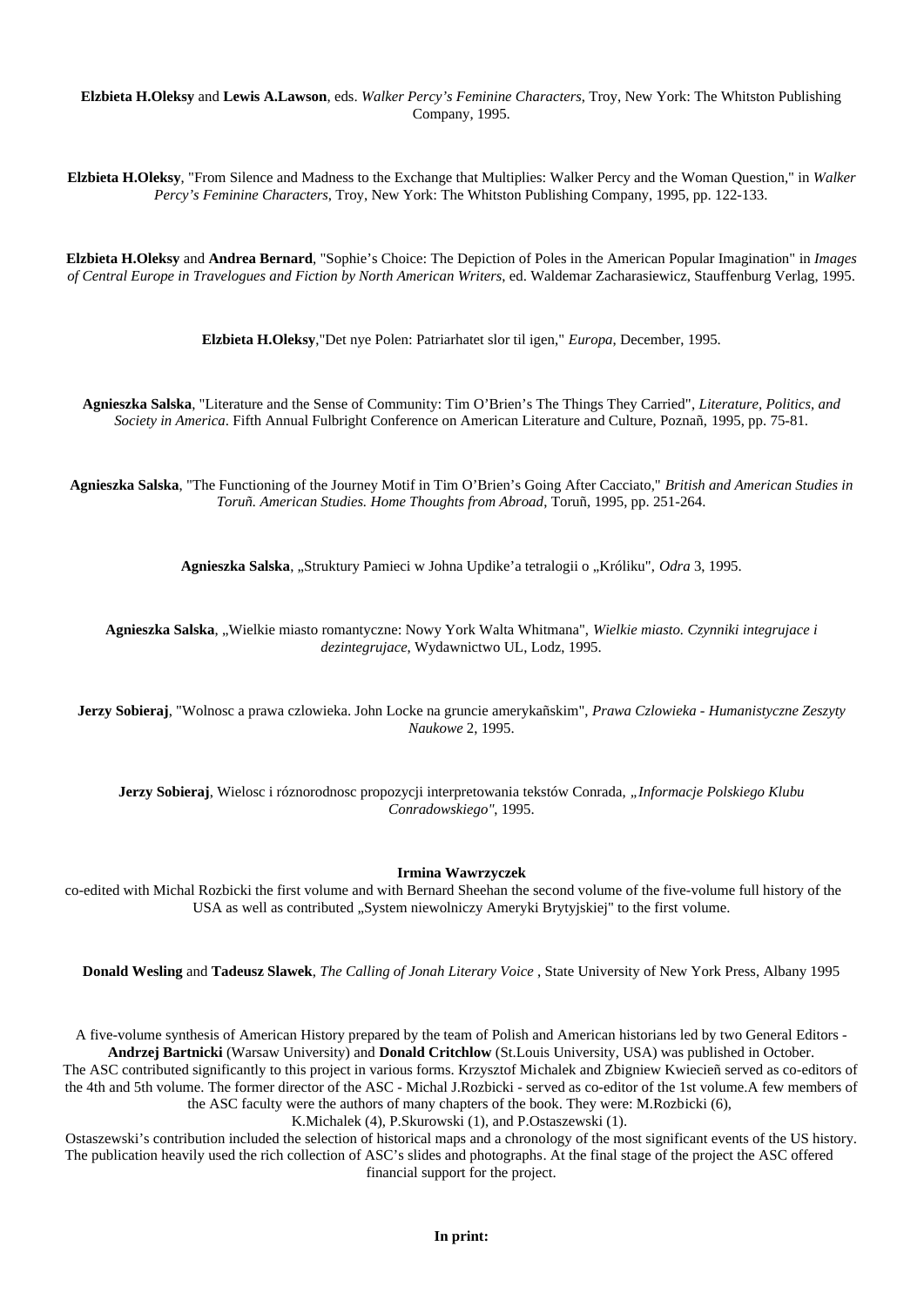**Krzysztof Andrzejczak**, The Writer in the Writing: Author as Hero in Postwar American Fiction., Lodz University Press

**Wieslaw Oleksy's** chapter (55p) "Polish universities in transition" will be included in a collection of articles entitled *The Impact of Post-communism on Central European Universities*, to be published by Garland Press.

**Agnieszka Salska**, "Letters", a chapter about Emily Dickinson's correspondence in *The Emily Dickinson Critical Handbook*, eds. Gudrun Grabber, Roland Hagebuchle, Cristanne Miller, University of Amherst Press.

**Agnieszka Salska** , "Dickinson in Polish. Recent Translations", *The Emily Dickinson Journal*.

**Tadeusz Slawek**, "Jacques Deville and the Path of Spirit" in: *The Proceedings of the Conference of Northwestern American Association of the Eighteen Century Studies*, Boise, Idaho.

**Piotr Skurowski** has just finished his book entitled: *A Model and a Warning: The American Reform Mind and the Image of Europe, 1890-1918*. This publication is considered as his post-Ph.D. dissertation (habilitacja).

**Jerzy Sobieraj**, Seriousness of Colors: The Southern Writer and Race, to be published as part of *Culture and Identity* volume in 1996 by University of Silesia Print.

**Jerzy Sobieraj**, Sexual Duality: Search for Identity in the Works of Carson McCullers, to be published in the volume *Representations of the Erotic* by University of Silesia Print in 1996.

#### *American Studies*

is an official publication of American Studies Center, Warsaw University. Volume XIV has just been published and is available exclusively at Warsaw University Press Bookstore on the main campus (look for Archiwum UW), or at ORPAN bookstores throughout Poland.

## **CALL FOR PAPERS**

#### **Melville "Among the nations"**

Papers and proposals (20-min. reading-time max.) are being sought for an international conference on the life and writing of Herman Melville to be held in Volos, Greece: July 2 -6, 1997. Only submissions with an international perspective upon Melville and his work will be considered. Fields from which topics may be drawn include, but are not limited to: Melville's biography and travels, the fine arts, comparative literary relationships, worldwide social and cultural matters related to Melville, history, philosophy, religion, European critical theory, ethnic and gender issues, and language.

Complete papers or proposals of 250-500 words should be sent to: Prof. Sanford E.Marovitz, Dept.of English, Kent State Univ., Kent, Ohio 44242. All submissions must be received by August 1, 1996. Presenters must expect to cover their own expenses.